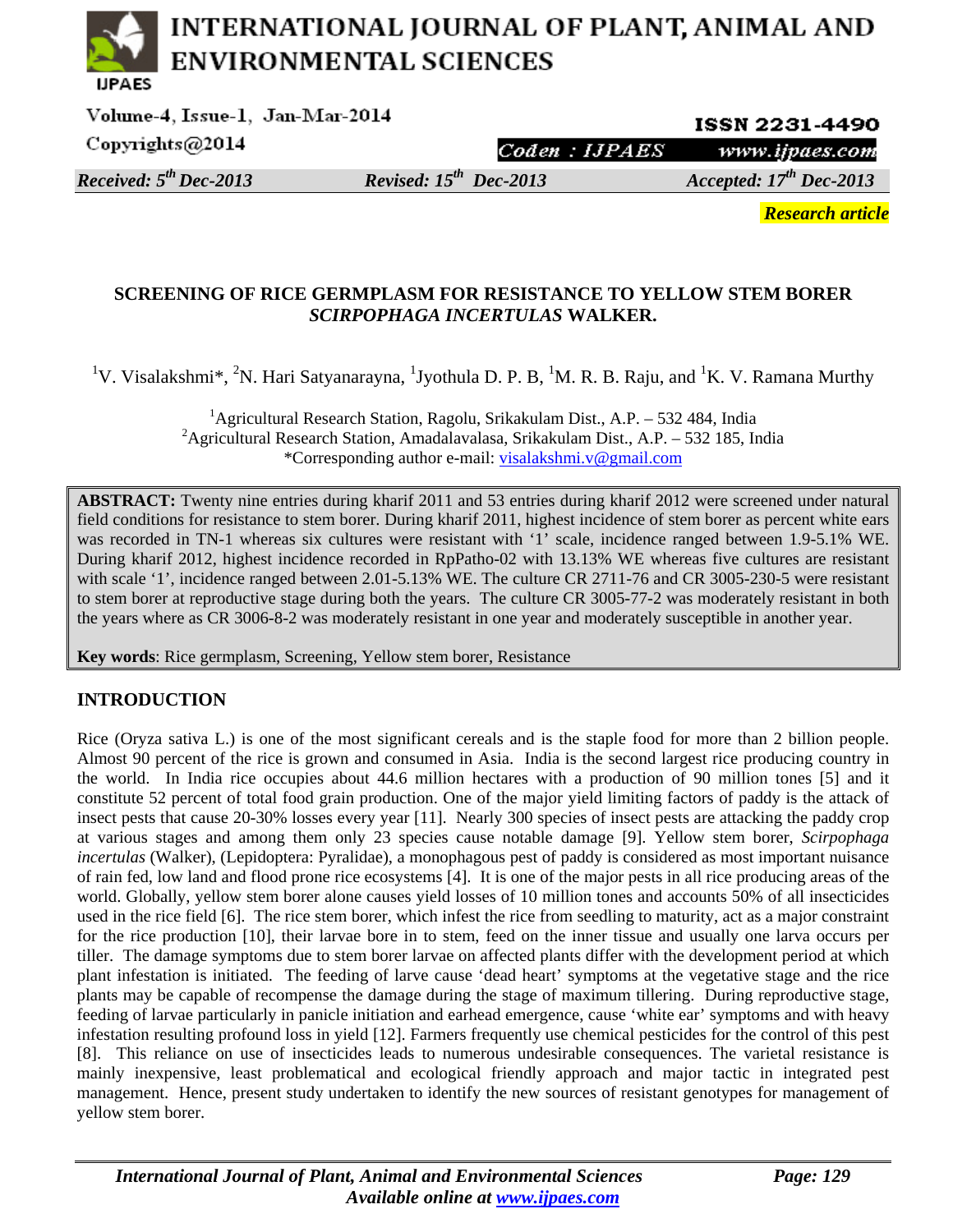## **MATERIALS AND METHODS**

Twenty nine entries during kharif 2011 and 53 entries during kharif 2012 supplied by Directorate of Rice Research, Rajendranagar, Hyderabad were raised under natural field conditions at Agricultural Research Station, Ragolu, Srikakulam district of Andhra Pradesh, India. During both the years the nurseries were sown on well prepared raised beds and about a month old seedlings were transplanted in the field with spacing of 20×15cm, 2 seedlings per hill in a single row of 20 hills for each entry with two replications. No plant protection coverage was provided in the test material to create optimum condition for pest multiplication. All the recommended agronomic practices were adopted during the experimentation. Incidence of stem borer was recorded on all the 20 hills per culture. The total tillers and number of dead hearts at vegetative stage and number of white ears at pre harvest stage were noted and percent dead hearts and white ears were worked out. Observations were noted at peak incidence at vegetative stage and at preharvest stage.

% dead hearts / white ears  $=$  Total no. of dead hearts/white ears  $\times$  100

#### Total tillers

Based on the damage rating and scale the status of rice culture was determined by following the IRRI Standard Evaluation System (SES) for rice.

## **RESULTS AND DISCUSSION**

## **KHARIF 2011**

During *kharif* 2011 under natural field conditions percent tiller damage was assessed during vegetative and reproductive stages. During vegetative stage the incidence as dead hearts was not in significant level but during reproductive stage the incidence was observed significantly. Among the 29 genotypes the lowest stem borer damage was observed in 6 cultures i.e CR 2711-76, CR 3005-226-5, CR 3006-8-2, CB 05022, CB 05031 and CB 06124 with '1' scale (incidence ranged between 1.9-5.1%WE) under resistant category (1-5%WE) (Table.1).

Eleven genotypes i.e CR 2711-114, CR 2711-139, CR 2711-149, CR 3005-11-3, CR 3005-77-2, CR 3005-226-7, TNRH 192, TNRH 244, RP Patho-08, BPT 5204 and Swarna were moderately resistant with '3' scale (6-10% WE) (Table.1). Seven cultures i.e CR 2712-12, TNRH 237, RP Patho-01, Suraksha, RP Patho-03, RP Patho-06 and RP Patho-07 were moderately susceptible with '5'scale (11-15% WE) (Table.1). Four cultures i.e TNRH 258, RP Patho-02, C 101 A 51 and C 101 LAC were susceptible with '7' scale (16-26%WE) and one entry TN1 was highly susceptible with 36.4%WE i.e scale '9'(Table.1).

## **KHARIF 2012**

During *kharif* 2012 fifty three genotypes were tested for resistance. The incidence of stem borer was low during vegetative stage. During reproductive stage 5 genotypes viz., CR 2711-76, CR 3005-231-5, Rp Bio 4918-230S, W1203(DRR) and CB05-022 were resistant with scale'1'(Table.2). The genotypes CR 3005-77-2, JGL 17974, IRGA 318-11-6-9-2B, W1263(IRRI), (Table-3) RP Patho-03, RP Patho-04, RP Bio Patho-02, B 95-1, BPT 5204, C 101A 51, Suraksha, C 101 LAC, HR-DRR-01, HR-DRR-02, HR-DRR-03, HR-DRR-04, HR-DRR-05, HR-DRR-06, HR-DRR-07, BG 380-2, RP 4918-212(S), RP 4918-221(S), RP 4918-228(S), CB 05-031, CB 06-124, CB 07-540, RP 4680-1-2-23, CB 09-125, CB 09-512, CB 09-570, TNRH 206 and TNRH 237 (32 genotypes) were moderately resistant with scale'3'(Table.2). The genotypes CR 3006-8-2, RP Patho-01, RP Patho-02, RP Bio Patho-01, Tetep, RP 4918-215(S), CB 09-516, CB 09-526, CB 09-537, CB 09-538, CB 10-504, THRH 222, TNRH 241, TNRH 244, TNRH 258 and TN1 (16) genotypes were moderately susceptible with scale '5'(Table.2).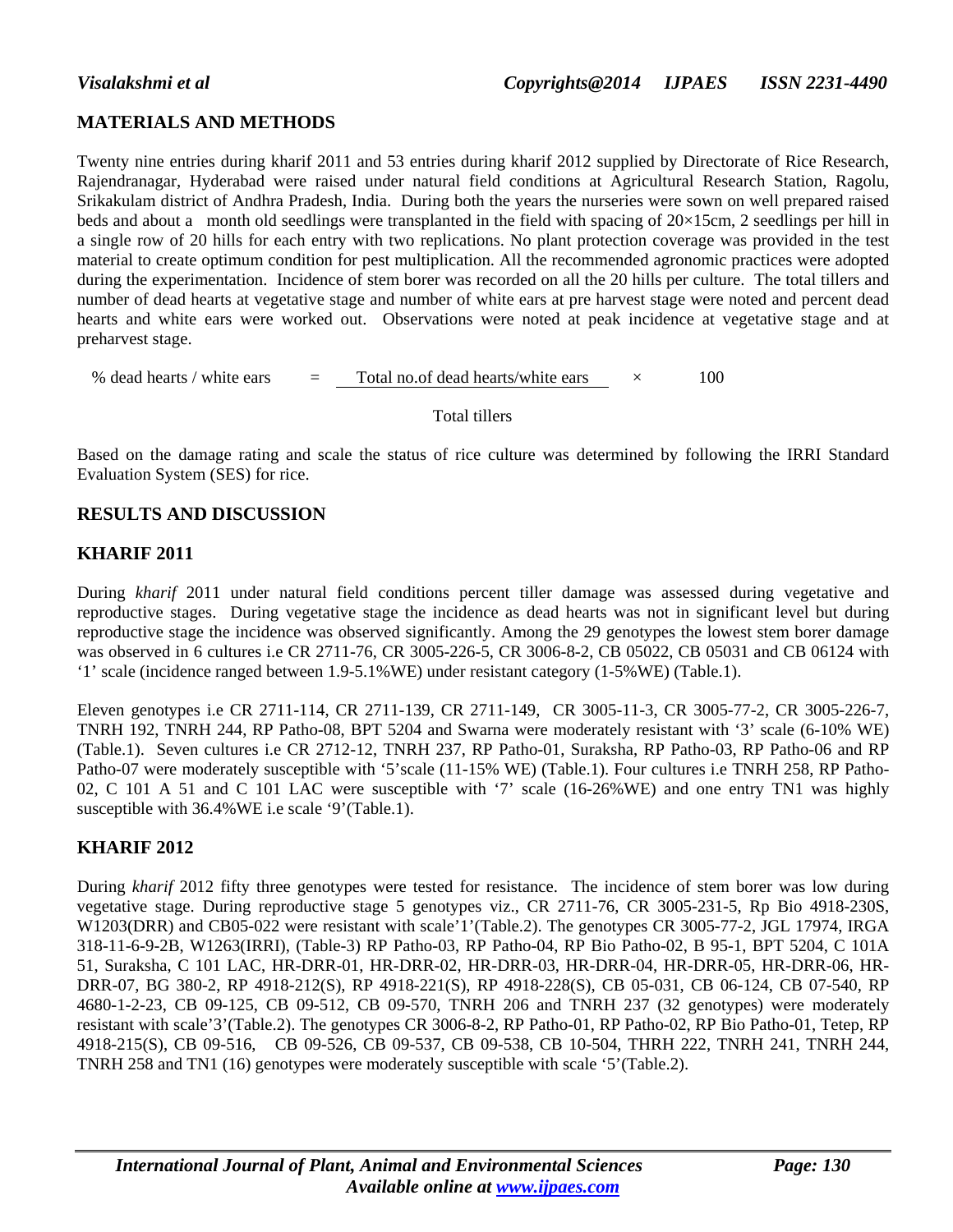| S.No           | <b>Rice genotype</b> | <b>Stem borer</b><br>damage (%)<br>White ears | <b>Damage</b><br>rating | <b>Status</b>  |
|----------------|----------------------|-----------------------------------------------|-------------------------|----------------|
| $\mathbf{1}$   | CR 2711-76           | 3.5                                           | 1                       | $\mathbf R$    |
| $\overline{2}$ | CR 2711-114          | 7.8                                           | $\overline{3}$          | <b>MR</b>      |
| $\overline{3}$ | CR 2711-139          | 9.1                                           | $\overline{3}$          | <b>MR</b>      |
| $\overline{4}$ | CR 2711-149          | 6.2                                           | $\overline{3}$          | <b>MR</b>      |
| 5              | CR 2712-12           | 12.9                                          | 5                       | <b>MS</b>      |
| $\overline{6}$ | CR 3005-11-3         | 9.3                                           | $\overline{3}$          | <b>MR</b>      |
| $\overline{7}$ | CR 3005-77-2         | 7.8                                           | 3                       | <b>MR</b>      |
| 8              | CR 3005-226-7        | 7.4                                           | $\overline{3}$          | <b>MR</b>      |
| 9              | CR 3005-230-5        | 1.9                                           | $\mathbf{1}$            | $\mathbf R$    |
| 10             | CR 3006-8-2          | 5.1                                           | $\mathbf 1$             | $\mathbf R$    |
| 11             | CB 05022             | 2.9                                           | $\mathbf 1$             | $\mathbf R$    |
| 12             | CB 05031             | 4.9                                           | $\mathbf{1}$            | $\mathbf R$    |
| 13             | CB 06124             | 2.4                                           | $\mathbf 1$             | $\mathbf R$    |
| 14             | <b>TNRH 192</b>      | 8.5                                           | $\overline{3}$          | <b>MR</b>      |
| 15             | <b>TNRH 237</b>      | 13                                            | 5                       | <b>MS</b>      |
| 16             | <b>TNRH 244</b>      | 7.8                                           | 3                       | <b>MR</b>      |
| 17             | <b>TNRH 258</b>      | 15.6                                          | $\overline{7}$          | S              |
| 18             | RP Patho-01          | 12.8                                          | 5                       | <b>MS</b>      |
| 19             | Suraksha             | 14.8                                          | 5                       | <b>MS</b>      |
| 20             | RP Patho-02          | 15.9                                          | $\overline{7}$          | S              |
| 21             | RP Patho-03          | 11                                            | 5                       | <b>MS</b>      |
| 22             | RP Patho-06          | 10.8                                          | $\overline{5}$          | <b>MS</b>      |
| 23             | RP Patho-07          | 13.3                                          | 5                       | <b>MS</b>      |
| 24             | RP Patho-08          | 6.9                                           | 3                       | <b>MR</b>      |
| 25             | C 101 A 51           | 22.3                                          | $\overline{7}$          | S              |
| 26             | <b>C</b> 101 LAC     | 24.9                                          | $\overline{7}$          | $\overline{S}$ |
| 27             | <b>BPT 5204</b>      | 9.6                                           | 3                       | <b>MR</b>      |
| 28             | Swarna               | 6.8                                           | 3                       | <b>MR</b>      |
| 29             | TN1                  | 36.4                                          | 9                       | <b>HS</b>      |

**Table-1: Yellow stem borer damage (%) in different genotypes of Rice during Kharif 2011** 

The genotype CR 2711-76 and CR 3005-230-5 were resistant to stem borer at reproductive stage during kharif 2011 and 2012. The genotype CR 3005-77-2 was moderately resistant during kharif 2011 and 2012 where as CR 3006-8-2 was moderately resistant in 2011 and moderately susceptible in 2012. The screening of 29 genotypes during 2011 and 53 genotypes during 2012 led to the identification of some genotypes with natural resistance to the stem borer. The resistance in genotypes CR2711-76, CR3005-230-5 and CR3005-77-2 may be due to the presence of a strong repellent or a lack of feeding stimulus in the plants, and either due to the presence of toxic material or nutritional deficiencies in the plant for the insect. Generally, the plant resistance to insects is distinguished as antibiosis, tolerance and antixenosis [1]. All the three categories of resistance are observed against borers in rice germplasm [13]. Differential behavior of rice cultures to borers infestation was observed [1,7,13]. A significant positive correlation was observed between different corrected damage ratings and leaf width and chlorophyll content in rice leaves [14].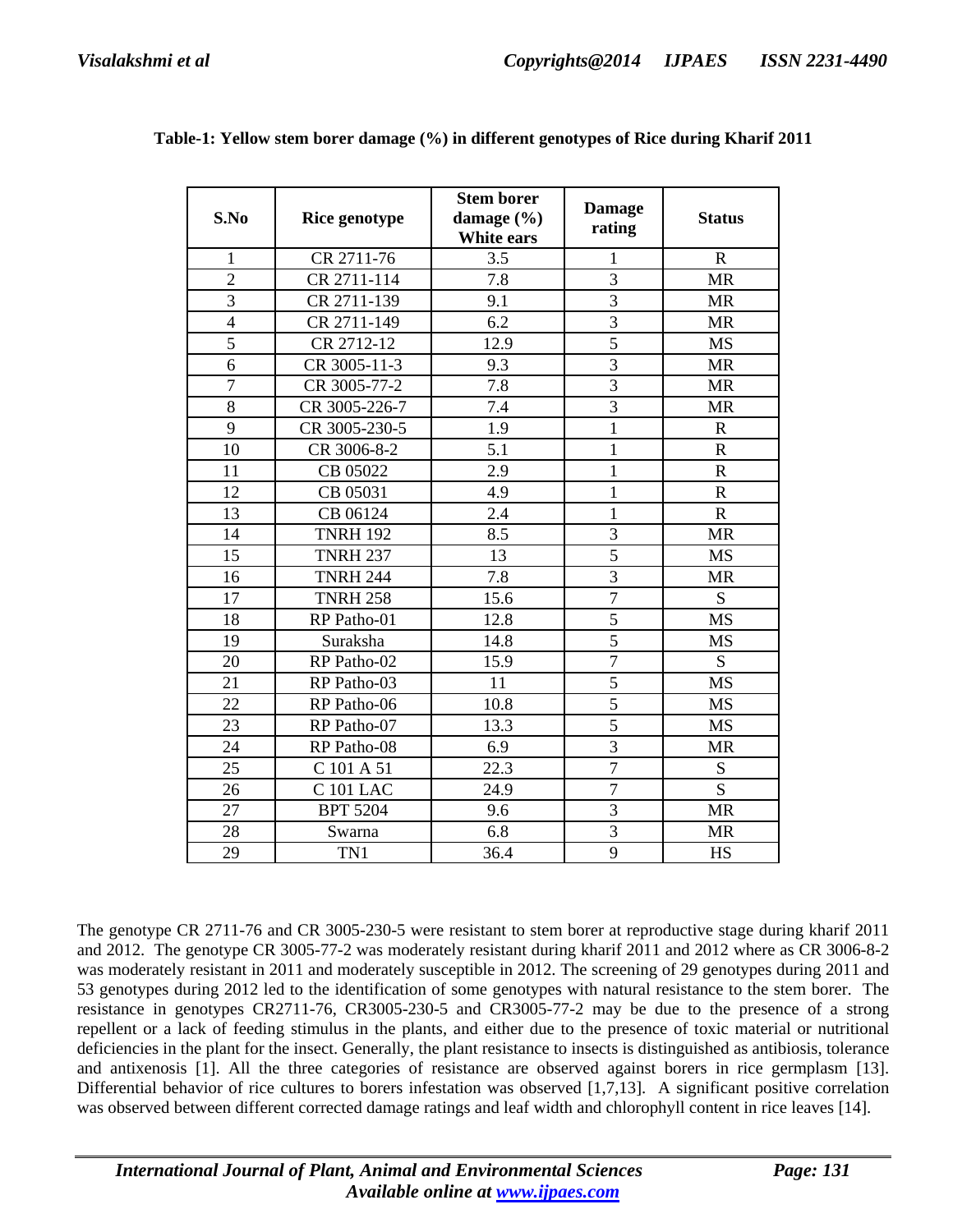| S.No.          | талк-2. тепом экспглогет данаде ( /0) нг ингегене genotypes от киее дигниз кнаги 201.<br>Rice genotype | <b>Stem borer damage</b><br>(%) White ears | <b>Damage</b><br>rating          | <b>Status</b>          |
|----------------|--------------------------------------------------------------------------------------------------------|--------------------------------------------|----------------------------------|------------------------|
|                | CR 2711-76                                                                                             | 3.4                                        |                                  | $\mathbf R$            |
| $\overline{2}$ | CR 3005-77-2                                                                                           | 5.66                                       | 3                                | MR                     |
| 3              | CR 3005-230-5                                                                                          | 4.46                                       | $\mathbf{1}$                     | $\mathbf R$            |
| $\overline{4}$ | CR 3006-8-2                                                                                            | 12.02                                      | 5                                | <b>MS</b>              |
| $\overline{5}$ | <b>JGL 17974</b>                                                                                       | 6.34                                       | $\overline{3}$                   | <b>MR</b>              |
| $\epsilon$     | RP Bio 4918-230S                                                                                       | 2.01                                       | 1                                | $\mathbf R$            |
| $\overline{7}$ | IRGA 318-11-6-9-2B                                                                                     | 9.84                                       | $\overline{3}$                   | <b>MR</b>              |
| $8\,$          | W 1263 (DRR)                                                                                           | 4.76                                       | $\mathbf{1}$                     | $\mathbf R$            |
| 9              | W 1263 (ACC11057) IRRI                                                                                 | 9.01                                       | 3                                | <b>MR</b>              |
| 10             | TN <sub>1</sub>                                                                                        | 12.83                                      | 5                                | <b>MS</b>              |
| 11             | RP Patho-01                                                                                            | 12.39                                      | $\overline{5}$                   | <b>MS</b>              |
| 12             | RP Patho-02                                                                                            | 13.13                                      | 5                                | <b>MS</b>              |
| 13             | RP Patho-03                                                                                            | 5.62                                       | $\overline{3}$                   | <b>MR</b>              |
| 14             | RP Patho-04                                                                                            | 9                                          | $\overline{\mathbf{3}}$          | <b>MR</b>              |
| 15             | RP Bio Patho-01                                                                                        | 11.34                                      | 5                                | <b>MS</b>              |
| 16             | RP Bio Patho-02                                                                                        | 9.76                                       | 3                                | <b>MR</b>              |
| 17             | <b>B</b> 95-1                                                                                          | 6.12                                       | $\overline{3}$                   | MR                     |
| 18             | <b>BPT 5204</b>                                                                                        | 8.11                                       | 3                                | <b>MR</b>              |
| 19             | C 101A 51                                                                                              | 6.25                                       | 3                                | <b>MR</b>              |
| 20             | Suraksha                                                                                               | 7.83                                       | $\overline{3}$                   | <b>MR</b>              |
| 21             | <b>C</b> 101LAC                                                                                        | 6.54                                       | $\overline{3}$                   | <b>MR</b>              |
| 22             | Teten                                                                                                  | 10.84                                      | $\overline{5}$                   | <b>MS</b>              |
| 23             | HR-DRR-01                                                                                              | 7.21                                       | 3                                | <b>MR</b>              |
| 24             | HR-DRR-02                                                                                              | 8.65                                       | $\overline{3}$                   | <b>MR</b>              |
| 25             | HR-DRR-03                                                                                              | 6.8                                        | $\overline{3}$                   | <b>MR</b>              |
| 26             | HR-DRR-04                                                                                              | 7.02                                       | 3                                | <b>MR</b>              |
| 27             | HR-DRR-05                                                                                              | 6.84                                       | 3                                | <b>MR</b>              |
| 28             | HR-DRR-06                                                                                              | 7.69                                       | $\overline{3}$                   | <b>MR</b>              |
| 29             | HR-DRR-07                                                                                              | 7.76                                       | $\overline{3}$                   | MR                     |
| 30             | BG 380-2                                                                                               | 8.08                                       | $\overline{3}$                   | <b>MR</b>              |
| 31             | RP 4918-212(S)                                                                                         | 5.88                                       | $\overline{3}$                   | <b>MR</b>              |
| 32             | RP 4918-215(S)                                                                                         | 10.57                                      | $\overline{5}$                   | <b>MR</b>              |
| 33             | RP 4918-221(S)                                                                                         | 5.61                                       | 3                                | <b>MR</b>              |
| 34             | RP 4918-228(S)                                                                                         | 7.55                                       | 3                                | MR                     |
| 35             | CB 05-022                                                                                              | 5.13                                       |                                  | <b>MR</b>              |
| 36             | CB 05-031                                                                                              | 7.53                                       | 3                                | <b>MR</b>              |
| 37             | CB 06-124                                                                                              | 8.05                                       | $\mathfrak{Z}$<br>$\mathfrak{Z}$ | MR                     |
| 38             | CB 07-540                                                                                              | 8.16                                       | 3                                | MR                     |
| 39<br>40       | RP 4680-1-2-23<br>CB 09-125                                                                            | 8.18<br>9.89                               | $\overline{3}$                   | <b>MR</b><br><b>MR</b> |
| 41             | CB 09-512                                                                                              | 6.67                                       | $\overline{3}$                   | <b>MR</b>              |
| 42             | CB 09-516                                                                                              | 11.43                                      | $\overline{5}$                   | MR                     |
| 43             | CB 09-526                                                                                              | 10.99                                      | $\overline{5}$                   | MR                     |
| 44             | CB 09-537                                                                                              | 12.75                                      | 5                                | <b>MR</b>              |
| 45             | CB 09-538                                                                                              | 10.53                                      | 5                                | MR                     |
| 46             | CB 09-570                                                                                              | 5.71                                       | $\overline{3}$                   | MR                     |
| 47             | CB 10-504                                                                                              | 11                                         | 5                                | <b>MR</b>              |
| 48             | <b>TNRH 206</b>                                                                                        | 9.52                                       | $\mathfrak{Z}$                   | MR                     |
| 49             | <b>TNRH 222</b>                                                                                        | 11.3                                       | 5                                | <b>MS</b>              |
| 50             | <b>TNRH 237</b>                                                                                        | 6.42                                       | $\overline{3}$                   | MR                     |
| 51             | <b>TNRH 241</b>                                                                                        | 10.83                                      | 5                                | MS                     |
| 52             | <b>TNRH 244</b>                                                                                        | 11.11                                      | 5                                | MS                     |
| 53             | <b>TNRH 258</b>                                                                                        | 11.97                                      | 5                                | MS                     |

**Table-2: Yellow stem borer damage (%) in different genotypes of Rice during Kharif 2012** 

*International Journal of Plant, Animal and Environmental Sciences Page: 132 Available online at www.ijpaes.com*